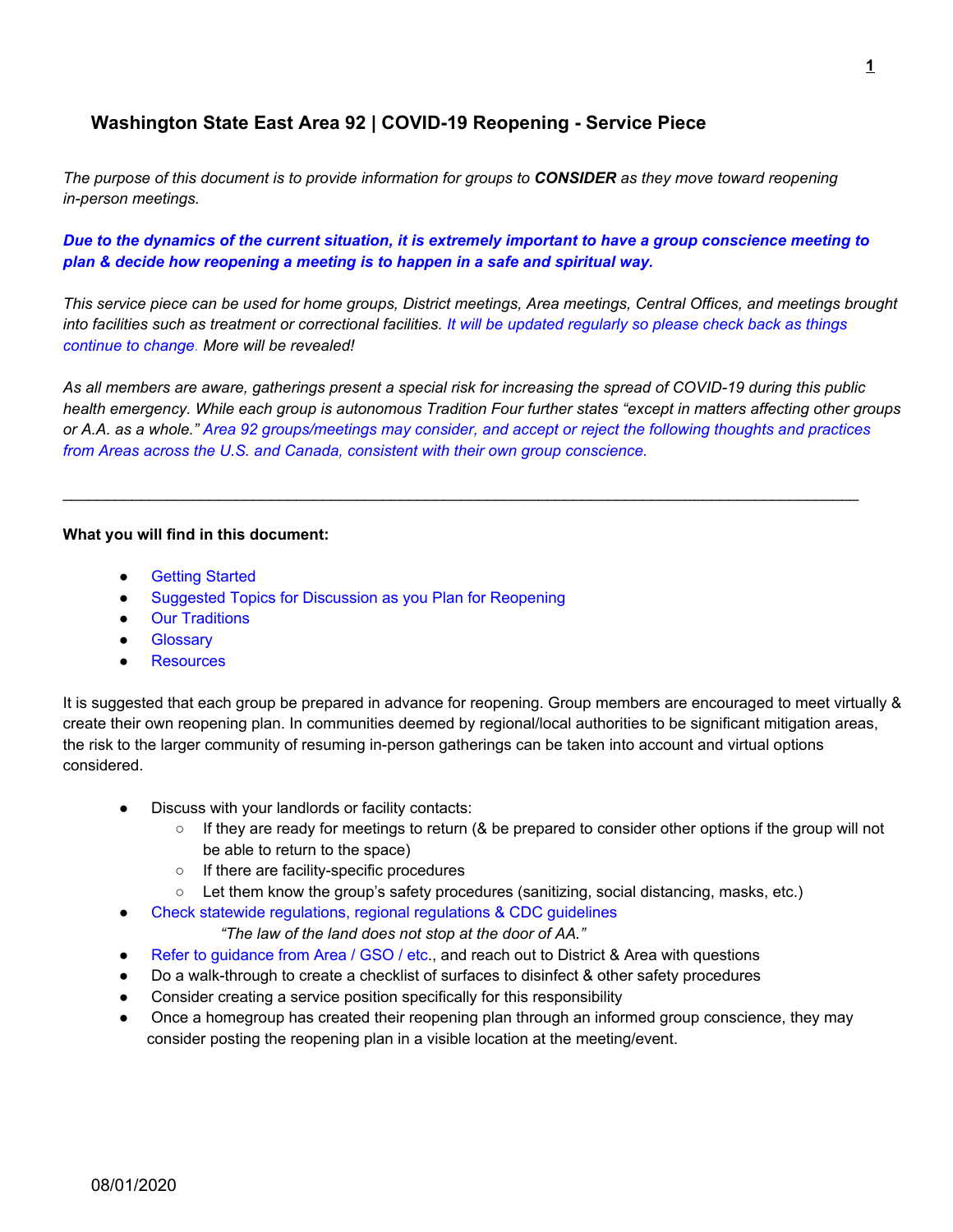## **Suggested Topics for Discussion as You Plan for reopening**

- **● Meeting Procedures**
	- Safety protocols if someone comes to the meeting & is sick:
		- It is strongly encouraged that sick individuals do not attend meetings, to protect the well-being of other attendees, their families, the meeting space, etc.
		- Provide them with phone numbers, Zoom meeting info, & other resources in a plastic baggie to take home with them
		- Announce anonymously at the meeting that the group may have been exposed
		- Consider collecting email addresses to alert members
		- Consider contact tracing *(see below for more info on contact tracing)*

 $\_$  ,  $\_$  ,  $\_$  ,  $\_$  ,  $\_$  ,  $\_$  ,  $\_$  ,  $\_$  ,  $\_$  ,  $\_$  ,  $\_$  ,  $\_$  ,  $\_$  ,  $\_$  ,  $\_$  ,  $\_$  ,  $\_$  ,  $\_$  ,  $\_$  ,  $\_$  ,  $\_$  ,  $\_$  ,  $\_$  ,  $\_$  ,  $\_$  ,  $\_$  ,  $\_$  ,  $\_$  ,  $\_$  ,  $\_$  ,  $\_$  ,  $\_$  ,  $\_$  ,  $\_$  ,  $\_$  ,  $\_$  ,  $\_$  ,

- Meeting scripts can be adjusted to include:
	- Group & facility safety guidelines explain that these are for everyone's safety.
	- How to stay connected if not able to come to in-person meetings
	- Where group members can find GSO, Area & District resources & guidelines
	- An explanation of contact tracing if your group decides to implement it
- Coffee / snacks:
	- Consider suspending all beverage and food service for the time being
	- Or consider a BYOB policy "Bring your Own Beverage"
	- If food and/or beverage is offered, discuss the following;
		- Purchase individually wrapped food items, or other individually wrapped and sealed products.
		- Disposable coffee cups, cup lids, coffee stirrers and plasticware
		- Individually wrapped sugar, sweetener and creamer packets
		- Consider having one person handle all hospitality while wearing PPE (face mask & gloves). This may limit gathering around coffee pots. This could be another service position.
- Literature:
	- Consider a BYOB policy "Bring your own Book"
	- Change format from passing the book to one person reading.
	- Place all shared literature in plastic sleeves and disinfect before and after the meeting.
	- Discuss eliminating all sharing of paper documents
	- Consider alternatives to sharing copies of Grapevine / La Viña (or have at least a 72 hour quarantine period for pre-owned or donated literature)
- Newcomers:
	- Pre-printed sheet of group members & phone numbers
	- Literature, phone numbers, pamphlets, & other resources can be placed in a plastic ziploc bag
- Anniversaries:
	- Consider how to handle coins, cake, cards, etc.
		- Seal coins in plastic bags and hand directly to recipient
		- Eliminate cards
		- Provide pre-packaged food items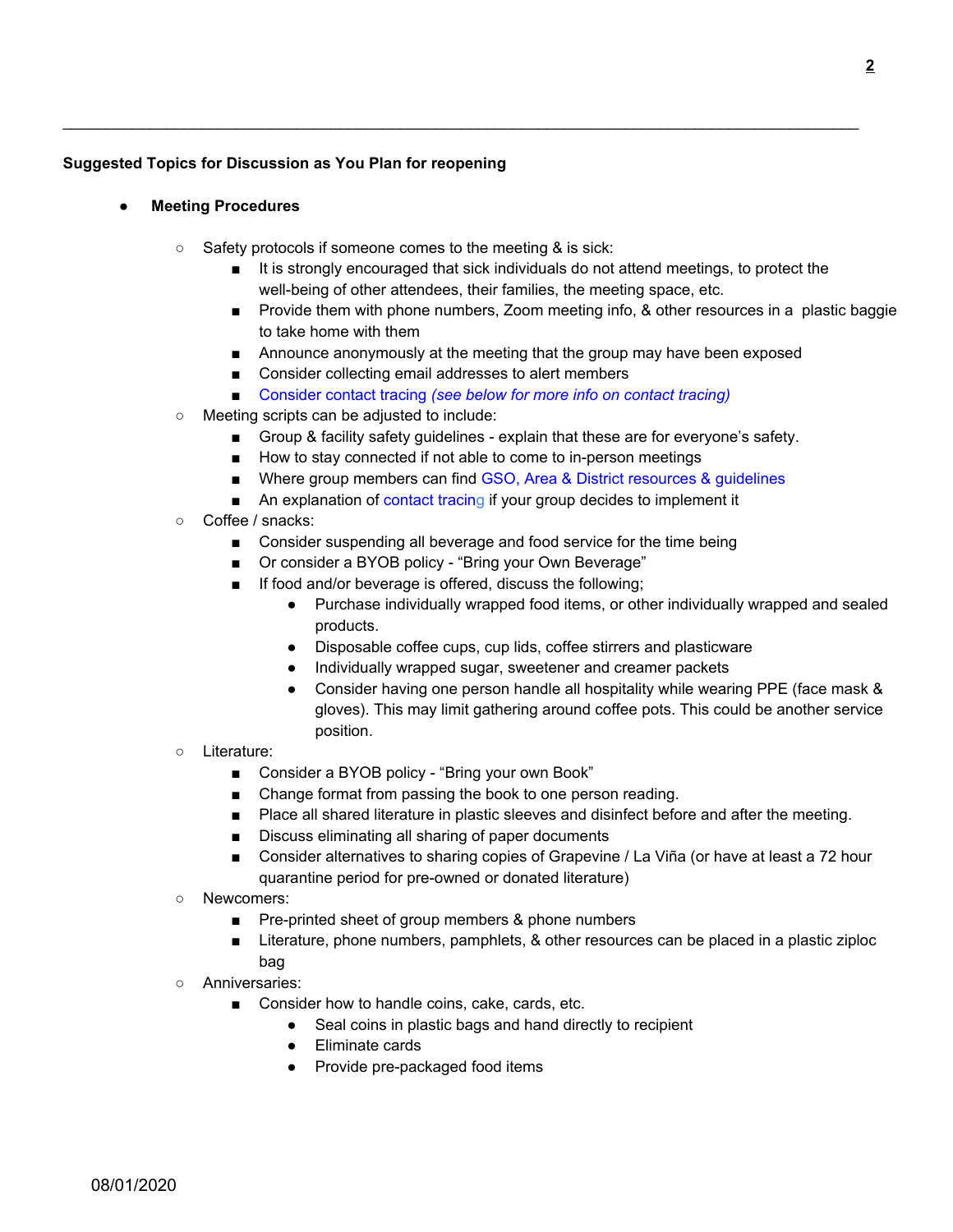- Accessibility:
	- Virtual option to increase accessibility
	- Small in-person meetings for homebound individuals & how to do so safely
- Finances:
	- Some of the items that the group discusses & determines to be requirements for reopening may require money (for example, the purchase of cleaning products or hand sanitizer). Ensure the group members and treasurer are informed of this.
- Healthy hygiene practices, cleaning, disinfection, and ventilation
	- Consider posting signs on how to **stop the spread of COVID-19** and encourage everyday protective measures, such as **washing hands and covering coughs and sneezes \*\*** *See resources for website link for free printable Healthy Hygiene posters*
	- Discuss the cleaning and disinfecting of frequently touched surfaces before and after meetings/event
	- Groups may wish to avoid the use of items that are not easily cleaned, sanitized, or disinfected, ie. chair cushions, baskets, Kleenex boxes.
	- It may be helpful to increase circulation of outdoor air as much as possible by opening windows and doors, using fans, etc.

## **● Meeting Delivery Format**

- Discuss whether your meeting will continue as an online meeting, meet in person only, or a combination of both.
- Consider offering an online meeting at a day/time that does not conflict with other meetings
- Consider adding a service position for chairing online meeting(s)
- Update your meeting information with the Area / District in order to be listed accurately on area92aa.org and the intergroup / central office or district phone services

#### **● Accessibility - In-person Meetings with Virtual (online) Component**

- Consider costs & availability of technology, i.e., Wi-Fi, technical knowledge, etc.
- Consider whether the group will purchase their own account / technology or use a group member's
- Consider adding service position(s), e.g. virtual meeting host(s), "spiritual bouncer" for Zoom bombers, and/or technology chair

#### **● PPE (Personal Protective Equipment)**

- Consider use of a face covering at all gatherings and when in the building by everyone except children age less than 2 years old. Not using a face covering may also be appropriate at times for some individuals who have trouble breathing or need assistance to remove their mask.
	- Should the group conscience determine face masks to be required, those not wishing to wear a face mask could be brought outside the meeting space by two homegroup members to talk or be given a list of phone numbers & virtual meetings
	- Meetings could provide masks purchased or made by group members for free or at cost
- Make hand sanitizer available to attendees
- Provide gloves to trusted servants who handle meeting materials, 7th tradition, coffee servers etc.

#### **● Social Distancing**

- Maximum number of meeting attendees:
	- Limit the size of gatherings in accordance with the guidance and directives of state and local authorities.
	- Consider overflow space if too many people show up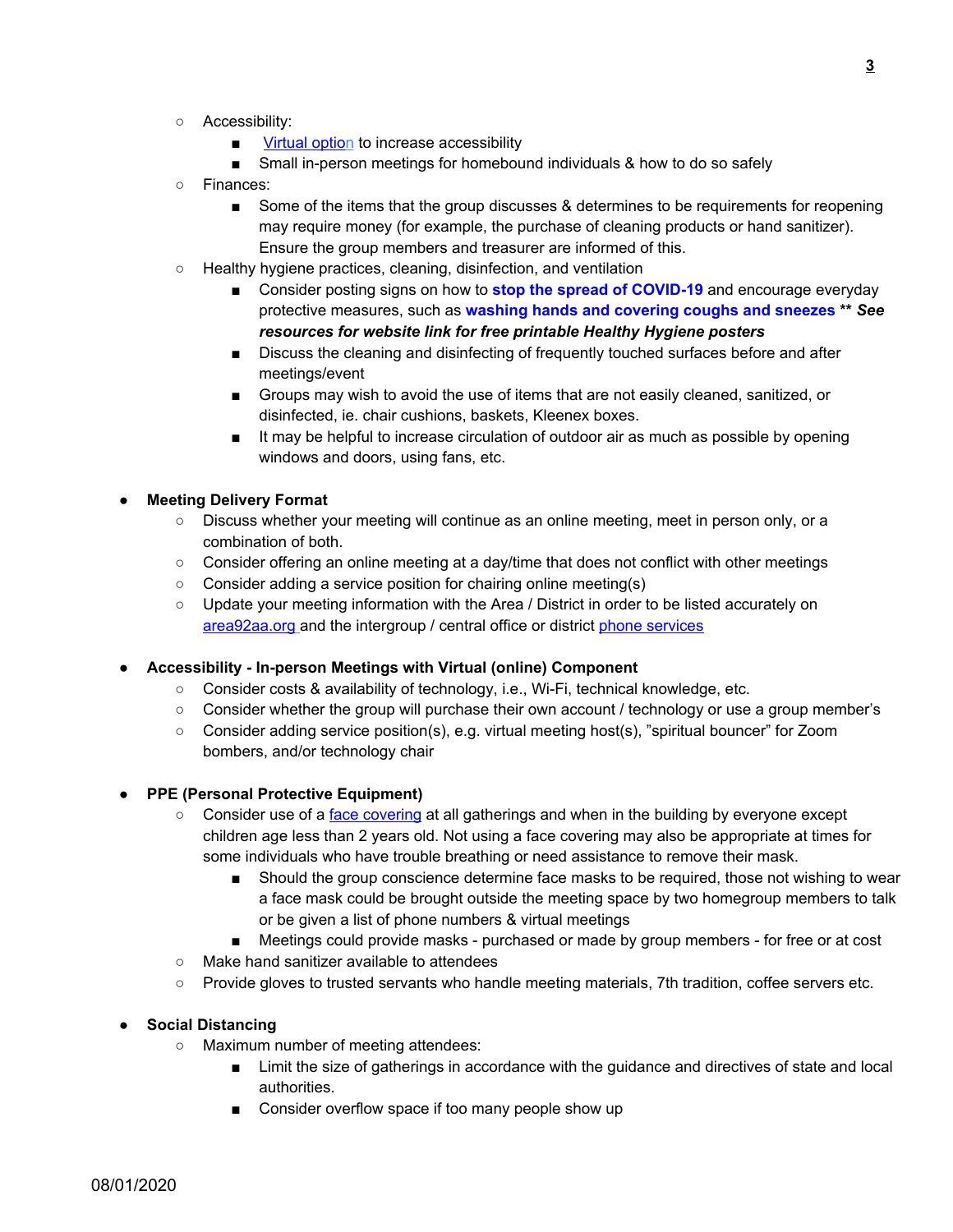- Have 2 homegroup members go to overflow space with attendees
- Check with facility on whether this is an option
- Space out seating for attendees to at least six feet apart.
- Consider mitigating the risk of transmitting COVID-19 posed by close physical contact among members during area 92 meetings/events through **no physical contact** such as hugging and the joining of hands
	- Greeters: no handshakes or hugs
	- Consider how to end meeting with a socially distant circle
	- Consider moving fellowshipping before / after meeting in parking lot outside of meeting space
	- Consider virtual meetings/events

#### **● Contact Tracing**

- What is it? *Trace & monitor contacts of infected people. Notify them of their exposure. Support the quarantine of contacts. Help ensure the safe, sustainable & effective quarantine of contacts to prevent additional transmission.*
- Consider how your group would inform other members and attendees if someone attended and tested positive for COVID-19
- Consider if / how your group will participate in contact tracing
	- Have a sign in sheet at the entrance- obtaining contact information, sanitize pens after each use
- Consider how your group will handle confidentiality / anonymity
- Consider adding information in the meeting script to explain contact tracing
- **7th Tradition** How to Pass the Basket
	- Consider having one group member carry the basket around
	- Provide gloves to the Chair / Treasurer (or whoever handles the money)
	- Consider digital options of contributing
		- [https://www.aa.org/assets/en\\_US/SMF-223-FAQonVirtualBasket\\_en.pdf](https://www.aa.org/assets/en_US/SMF-223-FAQonVirtualBasket_en.pdf)
		- ○ Options for Virtual Baskets & How to Set Them Up:
			- PayPal: https://www.youtube.com/watch?v=wlAo43FEj-I
			- Square: [https://www.youtube.com/watch?v=lqnKxrMo\\_uQ](https://www.youtube.com/watch?v=lqnKxrMo_uQ)
			- Stripe: <https://www.youtube.com/watch?v=pxJB0QPtcnk>
			- DonorBox: https://donorbox.zendesk.com/hc/en-us/articles/360020293192-How-To-Create-a-Do norbox-Org-Account
			- Cashapp: [https://www.youtube.com/watch?v=9LpC\\_5Ke5HE](https://www.youtube.com/watch?v=9LpC_5Ke5HE)
			- Google Pay: https://www.google.com/url?q=https://pay.google.com/about/&sa=D&ust=159418069 1734000&usg=AFQjCNERQAMasThWGzFZVpPgwbUVQjqxdA
		- Post digital basket info in virtual meeting chat box
		- Digital basket info may be printed on meeting schedules
		- The group may wish to plasticize a card with digital basket info printed on it. These can be sanitized prior to handing to a member